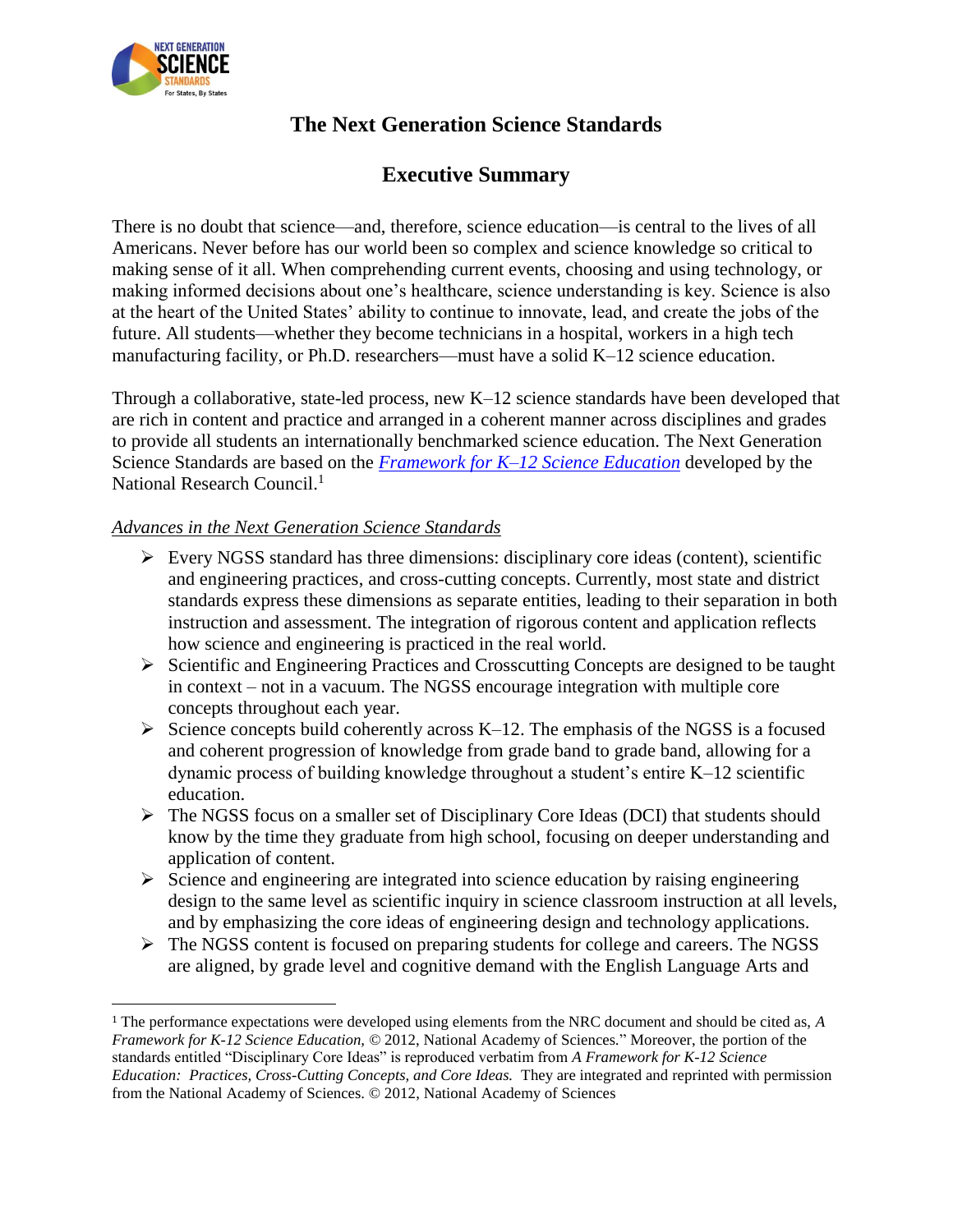

Mathematics Common Core State Standards. This allows an opportunity both for science to be a part of a child's comprehensive education as well as ensuring an aligned sequence of learning in all content areas. The three sets of standards overlap and are reinforcing in meaningful and substantive ways.

## *NGSS Design Considerations*

In putting the vision of the *Framework* into practice, the NGSS have been written as performance expectations that depict what the student must do to show proficiency in science. Science and Engineering Practices were coupled with various components of the Disciplinary Core Ideas and Crosscutting Concepts to make up the performance expectations. The NGSS architecture was designed to provide information to teachers and curriculum and assessment developers beyond the traditional one line standard. The performance expectations are the policy equivalent of what most states have used as their standards. In order to show alignment and coherence to the *Framework*, the NGSS include the appropriate learning goals in the Foundation Boxes in the order in which they appeared in the *Framework*. They were included to ensure curriculum and assessment developers should not be required to guess the intent of the performance expectations.

#### *Coupling Practice with Content*

State standards have traditionally represented Practices and Core Ideas as two separate entities. Observations from science education researchers have indicated that these two dimensions are, at best, taught separately or the Practices are not taught at all. This is neither useful nor practical, especially given that in the real world science and engineering is always a combination of content and practice.

It is important to note that the Scientific and Engineering Practices are not teaching strategies they are indicators of achievement as well as important learning goals in their own right. As such, the *Framework* and NGSS ensure the Practices are not treated as afterthoughts. Coupling practice with content gives the learning context, whereas practices alone are activities and content alone is memorization. It is through integration that science begins to make sense and allows student to apply the material. This integration will also allow students from different states and districts to be compared in a meaningful way.

## *The NGSS are Standards, not Curriculum*

The NGSS are standards, or goals, that reflect what a student should know and be able to do they do not dictate the manner or methods by which the standards are taught. The performance expectations are written in a way that expresses the concept and skills to be performed but still leaves curricular and instructional decisions to states, districts, school and teachers. The performance expectations do not dictate curriculum; rather, they are coherently developed to allow flexibility in the instruction of the standards. While the NGSS have a fuller architecture than traditional standards—at the request of states so they do not need to begin implementation by "unpacking" the standards—the NGSS do not dictate nor limit curriculum and instructional choices.